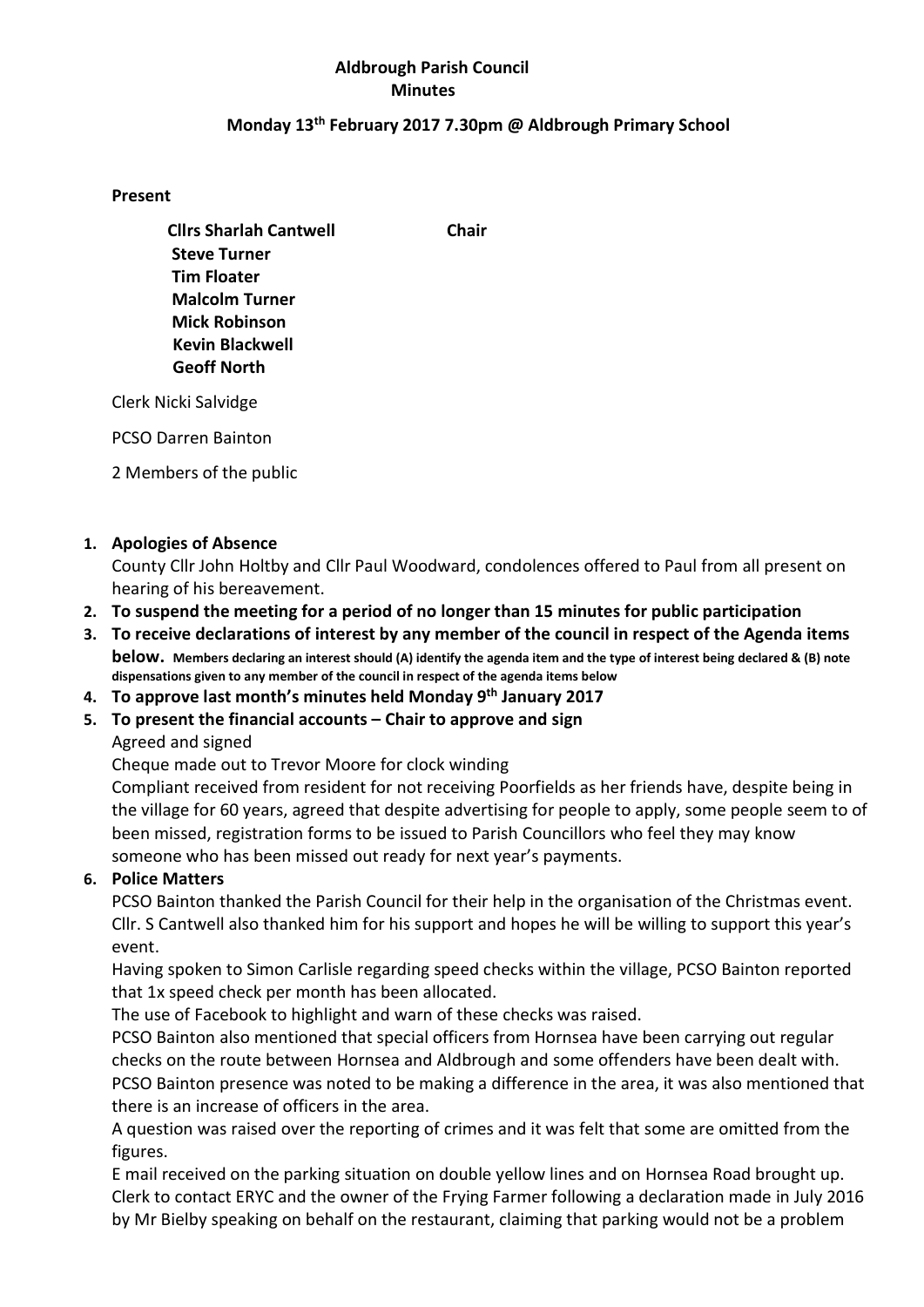due to an agreement with the George and Dragon and adequate street parking on High Street, which would be sign posted by the Frying Farmer to reduce parking along Hornsea Road. Cllr. S Turner reported further attempted break in at his property. PCSO Bainton to look into matters raised.

# 7. Matters arising – Chair to receive updates on 'Resolves'

Bins – reported and options being looked into

Grass – run over on East Newton Road/ Nottingham Road Triangle and Headlands Verge, will be looked into when weather dries up.

Verge at cemetery – clerk has contacted new officer and is awaiting response.

Building at East of Elm Tree, no plans have been received, any sign of anything happening must be reported to clerk to inform Building enforcement officer. All present very disappointed over the wall and wished it be noted that the Parish Council wish that it be retained in any future planning applications.

Additional rubbish is still being brought to the site, clerk to report to the environment agency. Clerk to contact highways following installation of electric to the outside of the property formally Elm Tree, which has left the pavement in a hazardous state.

Request to Alan to cut back hedge tidy path etc. Cllr S Turner to Contact

Recreation sign at Tickton their clerk has come back to say in 2012 it cost £672.40 plus VAT. The sign discussed further, Cllr Robinson to send clerk the photo of sign he would like to allow for up to date cost. The purpose of the sign was questioned as it was believed it could be another sign ignored by users of the recreation area, policing the sign and the cost was also brought up as a concern.

Biomass burning, the burner has surprised everyone over its size and it was felt that the plans showing trees and shrubbery disguising the building very misleading. Concern is still raised over what will actually be burnt there and the impact it will have on the area.

Chair Cllr S Cantwell had walked the new public footpaths with Andrew Chudley following it being re-routed due to the site, signs and crossing directions missing highlighted, however these will not be enforceable until the work completed.

## 8. Planning Applications-

18 High Street as sent out revised from earlier plan – No Objections Wentworth Grove Outbuilding – No Objections

## 9. Correspondence

Request from Ann Teale for contribution to Church electric of £150 for 2016 and this year's contribution of £150 to be made together. Also consideration for possible security cameras to catch dog fouling on pavements near McColl's.

Council agreed to pay £300 for both 2016/17 payments.

Discussion held over cameras, due to legality the Parish Council unable to install, however a camera on a private residence catching someone violating the law, pictures can be forwarded to the dog warden by the camera owner. Clerk to contact ERYC regarding what can be done, as the dog fouling is currently very high.

Letter from Sue Grayson of Campsite road re possible beach access. Clerk has responded Request for donation from HART- majority voted in favour for a donation of £150 to be made Request to cover shortfall of £145 from Citizens advice based on cost of advice given to residents in Aldbrough and the amount received from ERYC for Aldbrough. Clerk to check the legality of this request

### 10. Any Other Business

A councillor voiced his disgust at the lack of support from County Councillors and stated that previous political parties who had been voted to look after Mid Holderness had attended all meetings.

The lack of results from queries raised from July 2016 including the Hedge on Carlton Lane, grass cutting to the front of the cemetery, the culvert on Seaside Road raised. Also the promise from